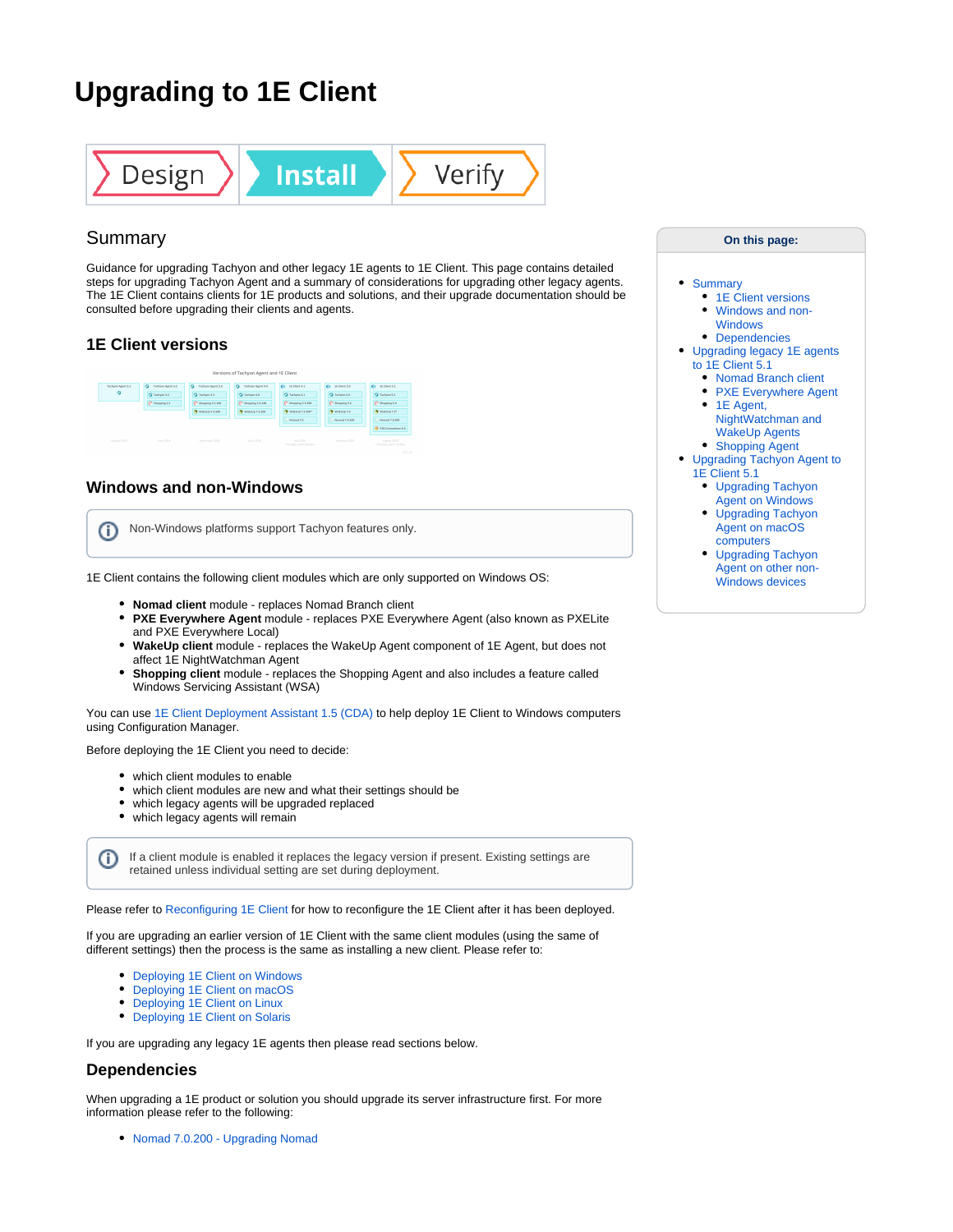- [PXE Everywhere 4.0 Upgrading PXE Everywhere](https://help.1e.com/display/PXE40/Upgrading+PXE+Everywhere)
- [NightWatchman Enterprise 7.3 Upgrading NightWatchman Enterprise](https://help.1e.com/display/NWE73/Upgrading+NightWatchman+Enterprise)
- [Shopping 6.0 Upgrading to Shopping 6.0](https://help.1e.com/display/SHP60/Upgrading+to+Shopping+6.0)
- [Tachyon 5.1 Upgrading Tachyon](https://help.1e.com/display/TCN51/Upgrading+Tachyon)

# <span id="page-1-0"></span>Upgrading legacy 1E agents to 1E Client 5.1

The client upgrade process is the same as the interactive and command-line installation processes described in [Deploying 1E Client on Windows](https://help.1e.com/display/1EC51/Deploying+1E+Client+on+Windows).

When 1E Client is installed with one or more client modules enabled then if the older version of the legacy client is already installed then it is replaced with the current configuration settings retained unless overridden by new settings. The replacement process is not strictly an MSI upgrade because the 1E Client actually uninstalls the old product or component when the 1E Client service starts, not during installation of the 1E Client, and will only do this if the corresponding client module is enabled. First the 1E Client service copies registry values and re-instates them after uninstallation so they can be used by the client module.

If legacy Agents have been deployed as Applications in Configuration Manager, you should define supersedence on each Application that Δ installs the new version so that it supersedes the previous versions. This is very important as it prevents attempts at downgrading Tachyon, Nomad, WakeUp or Shopping clients through **Application Deployment Enforcement** if there are still active deployments for the previous versions.

Supersedence is the recommended way of preventing downgrades because other methods are not guaranteed, such as disabling old deployments (may be temporarily re-enabled), or using Exclude Collections (collection memberships can change).

The following 1E agents are unaffected by Tachyon and the 1E Client, but are included in [1E Client Deployment Assistant 1.5 \(CDA\)](https://help.1e.com/display/CDA15/Welcome) with the 1E Client:

- **1E NightWatchman Agent**
- **Web WakeUp ActiveX** add-on for Internet Explorer

The [1E Client Deployment Assistant 1.5 \(CDA\)](https://help.1e.com/display/CDA15/Welcome) is designed to help install Windows versions of 1E Client and other 1E agents using Configuration Manager. It includes template transform files for each combination of client/agent for 32 and 64-bit platforms, and automatically creates collections and deployments in Configuration Manager, so that you only need to populate the collections.

#### <span id="page-1-1"></span>**Nomad Branch client**

1E Client includes the Nomad client which is a replacement for the legacy Nomad Branch client that is installed on client computers, and on Distribution Points if Configuration Manager is used.

The client upgrade process is the same as the interactive and command-line installation processes described in [Deploying 1E Client on Windows](https://help.1e.com/display/1EC51/Deploying+1E+Client+on+Windows).

Please refer to [Nomad 7.0.200 - Upgrading Nomad](https://help.1e.com/display/NMD702/Upgrading+Nomad) for more detail about upgrading the Nomad infrastructure.

Upgrading Nomad may also require updates to existing Task Sequences. Existing Nomad Task Sequence steps will continue to work after upgrade, but it may be necessary to remove and replace them after upgrade to implement any fixes or improvements included in the new version.

#### <span id="page-1-2"></span>**PXE Everywhere Agent**

1E Client includes the PXE Everywhere Agent which is a replacement for the legacy PXE Everywhere Agent (also known as PXELite and PXELocal) that is installed on client computers, and on Distribution Points if Configuration Manager is used.

The client upgrade process is the same as the interactive and command-line installation processes described in [Deploying 1E Client on Windows](https://help.1e.com/display/1EC51/Deploying+1E+Client+on+Windows).

Please refer to [Upgrading PXE Everywhere](https://help.1e.com/display/PXE40/Upgrading+PXE+Everywhere) for more detail about upgrading the PXE Everywhere infrastructure.

Upgrading PXE Everywhere will also require updates to existing Task Sequences to use updated boot images.

#### <span id="page-1-3"></span>**1E Agent, NightWatchman and WakeUp Agents**

When upgrading 1E Agent that has both WakeUp and NightWatchman enabled and you require continuity of WakeUp features, then first deploy the **1E Client** with WakeUp client module enabled, and then deploy the **1E NightWatchman Agent**.

The legacy 1E Agent installer is replaced by two new installers:

- WakeUp Agent component of legacy 1E Agent is replaced by **1E Client** (with its WakeUp client module enabled)
- NightWatchman Agent component of the legacy 1E Agent is replaced by **1E NightWatchman Agent**

The following occurs when upgrading a computer that has a legacy version of 1E Agent installed (with NightWatchman and/or WakeUp Agent enabled):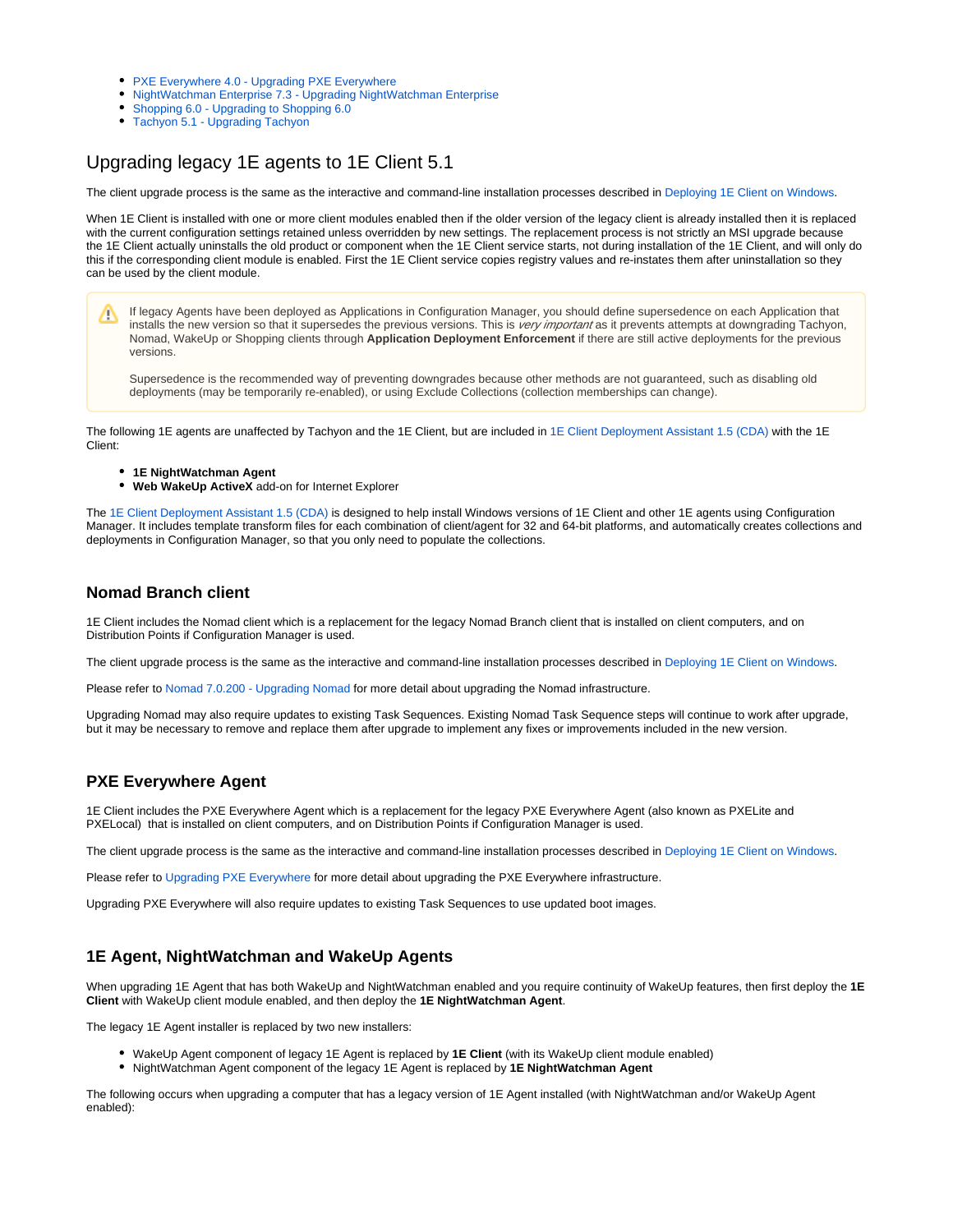| <b>New</b><br>client                    | What happens to the existing client when upgraded                                                                                                                                                                                                                                                                                                                                                                                                                            |
|-----------------------------------------|------------------------------------------------------------------------------------------------------------------------------------------------------------------------------------------------------------------------------------------------------------------------------------------------------------------------------------------------------------------------------------------------------------------------------------------------------------------------------|
| 1E<br><b>NightWatc</b><br>hman<br>Agent | Deploying 1E NightWatchman Agent upgrades the legacy NightWatchman Agent component of 1E Agent and uninstalls the legacy<br>WakeUp Agent component if installed. This process maintains the WakeUp registry, to be used by the WakeUp client module of the<br>1E Client if installed later.<br>The 1E NightWatchman Agent can only be installed on Windows workstation OS and not on server OS.                                                                              |
| <b>1E Client</b>                        | Deploying 1E Client (with its WakeUp client module enabled) causes the legacy 1E Agent WakeUp component to be uninstalled the<br>first time the 1E Client is started, leaving intact the NightWatchman Agent component if that was installed.<br>The 1E Client (with WakeUp client module enabled) can be installed on Windows workstation OS and on server OS. It must also be<br>installed on WakeUp Server servers, which must be upgraded to WakeUp Server 7.3 or later. |

Please refer to the following for more detailed steps for upgrading from **1E Agent**:

- [1E Client 5.1 Deploying 1E Client on Windows](https://help.1e.com/display/1EC51/Deploying+1E+Client+on+Windows)
- [NightWatchman Enterprise 7.3 Upgrading to 1E NightWatchman Agent 7.3](https://help.1e.com/display/NWE73/Upgrading+to+1E+NightWatchman+Agent+7.3)

You can use the [1E Client Deployment Assistant 1.5 \(CDA\)](https://help.1e.com/display/CDA15/Welcome) to assist with deployment of **1E Client** and **1E NightWatchman Agent** using Configuration Manager.

Please refer to [NightWatchman Enterprise 7.3 - Upgrading NightWatchman Enterprise](https://help.1e.com/display/NWE73/Upgrading+NightWatchman+Enterprise) for more details about upgrading the server infrastructure for **Ni ghtWatchman Enterprise** and **WakeUp Server**.

#### <span id="page-2-0"></span>**Shopping Agent**

1E Client includes the Shopping client which is a replacement for the legacy Shopping Agent that is installed on client computers.

The client upgrade process is the same as the interactive and command-line installation processes described in [Deploying 1E Client on Windows](https://help.1e.com/display/1EC51/Deploying+1E+Client+on+Windows).

Please refer to [Shopping 6.0 - Upgrading to Shopping 6.0](https://help.1e.com/display/SHP60/Upgrading+to+Shopping+6.0) for more detail about upgrading the Shopping infrastructure.

## <span id="page-2-1"></span>Upgrading Tachyon Agent to 1E Client 5.1

1E Client has replaced the Tachyon Agent and now contains the Tachyon client. You can upgrade Tachyon Agent (3.x or 4.0) to 1E Client 5.1 and enable the Tachyon client features.

Please refer to [Tachyon 5.1 - Upgrading Tachyon](https://help.1e.com/display/TCN51/Upgrading+Tachyon) for more detail about upgrading the Tachyon infrastructure.

#### <span id="page-2-2"></span>**Upgrading Tachyon Agent on Windows**

Installer properties are described in [1E Client configuration settings and installer properties](https://help.1e.com/display/1EC51/1E+Client+configuration+settings+and+installer+properties). You can perform the upgrade on Windows computers by following the same process as [Deploying 1E Client on Windows.](https://help.1e.com/display/1EC51/Deploying+1E+Client+on+Windows)

The following is important if you are upgrading Tachyon Agents **from version 3.2 or earlier** to version 3.3 or later, or to 1E Client. Λ

Each Tachyon Agent determines a unique identifier (GUID) for the device that they run on. From Tachyon version 3.3 the way that the identifiers are determined has changed to be consistent with other 1E products. As a result, when upgrading the Tachyon Agents from version 3.2 or earlier to version 3.3 or later, Tachyon will create new Tachyon Agent entries on the Tachyon Server and will not remove the old Tachyon Agent entries. The old Tachyon Agent entries will appear in Tachyon Explorer as offline, and upgraded Agents will appear as duplicates and online. The old Agents will naturally disappear according to the inactive days setting. It may be the case that Tachyon will temporarily indicate that your license has been exceeded, because of the duplicate Agents, but in this instance the indication may safely be ignored.

You can do either of the following:

- Allow the offline Agent device entries to naturally disappear after the defined number of days from the day they were upgraded. For Tachyon 5.0 and earlier the default is 90 days. For Tachyon 5.1 and later the default is 99.
- Reduce the number of days by editing the **RemoveDeviceAfterInactiveDays** value in **C:\Program Files\1E\Tachyon\Coordinator\Tachyon.Server.Coordinator.exe.config** then restart the 1E Tachyon Coordinator service. You will then only need to wait for the changed days before the offline devices disappear. This will also make devices that are inactive for any other reason disappear sooner.



When you have completed your Tachyon Agent upgrade deployment then you must change this back to the default.

These options will not have any effect on a device's ability to receive and run instructions when it is next online.